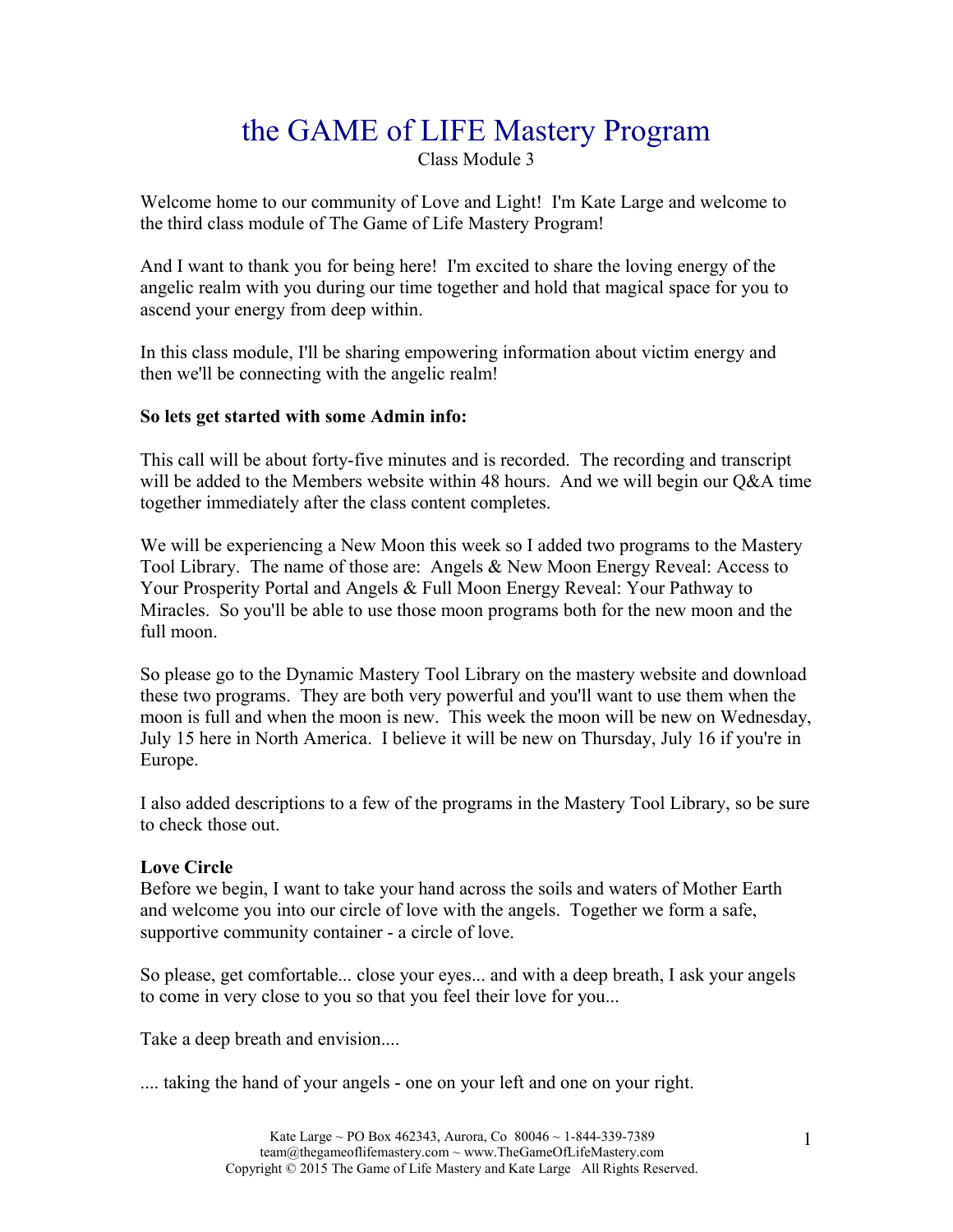When I call out the country you're in, your angels will help you step into our circle of love.

Would everyone from Australia... the UK... France.... Belgium... Germany... please step into the circle...

...everyone from Guatemala... Indonesia... Canada... and the US, please step into the circle...

If you just joined or if you're in a country I did not mention, please step into the circle...

From this safe space of love energy, the angels and I send all the love of our hearts to you. We hold you in the light of the powerful, limitless spiritual BE-ing of love and light that you are. We hold you in the knowing that it is your birthright to be, do and have all that makes your heart sing with joy - to experience your version of heaven on earth -- now and always...

By coming together in this beautiful circle of love we magnify the *Power of Two*  exponentially! Whether you're listening live, to the recording or reading the transcript, we claim this power!

Take a deep breath of this ever expanding, power of love - breathe in just how limitless you are!

Now we'll ground this loving energy.....

See roots from your feet travel into the loving soils of Mother Earth, down to the core light of love within her. With a deep breath pull her loving, healing energy up through the soils to your feet, up your legs to your heart.

When you're ready, open your eyes...

Thank you.... for being here...

# **Kick BE-ing a Victim to the Curb**

Okay... so this is our third class module. Your homework was to read chapter 7, Love and complete the inside assignments. If you haven't done that, not to worry - do not beat yourself up. This next week, ask your angels for a "time warp" to help you accomplish everything you want to complete each day and know that all is in divine order!

We've come together, you and I and the angels and Florence, to transcend the illusions of physical world limits and to do that we must shift our energy - our internal physical energy to the higher vibration of love.

I talk about shifting your energy to achieve the experience of your version of heaven on earth - shifting your energy to love or above. But just what does that mean?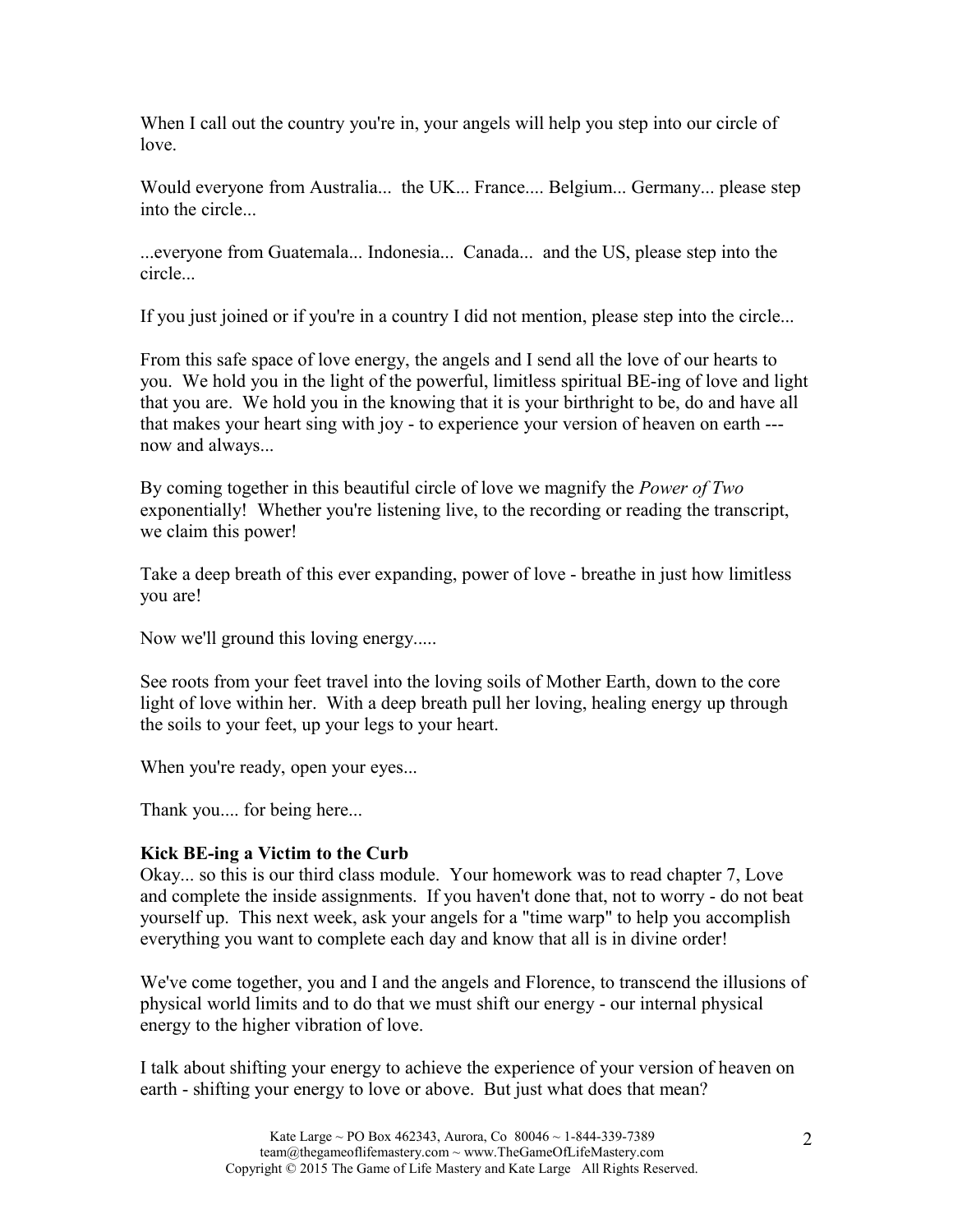What is this energy of love? What is the love or above energy that I talk about? What is Joy? What is happiness?

The energy of love, joy and happiness are not tangible, hold in your hand objects, so just what are they?

Love, joy and happiness are an experience - a state of being that feels really good. I've been told by human spirits of the angelic realm that the love there is beyond what our human brains can even understand.

Many of you have asked me about achieving love energy and joy energy, so lets look at the mechanics of this energy.

We can all easily relate to what it feels like to be afraid or anxious or angry. We understand these things without question. And when we think about it, being afraid, anxious or angry has levels of intensity.

For those of you who know me, you know I'm not fond of spiders. If a tiny spider lands on my hand, I don't like it and I brush it off. But if a three inch tarantula size spider lands on my hand there'll be some serious screaming and jumping around going on. This is an example of the different levels of fear.

The same goes for love energy and joy energy. These feelings hold a variety of levels from calm contentment to bouncing off the walls with excitement.

In this day of 2015 there's no way to be in the bouncing off the walls with excitement energy all the time - nor would we want to be, but sustaining the love/joy/happiness energy of calm contentment with just the right engagement of full body excitement would be truly wonderful - and this is what we want to achieve.

With the level of love, joy and happiness that our hearts desire, we will attain experiencing our version of Heaven on Earth. However, your version isn't the same version I have and I know our children's version isn't the same as ours. Everyone has their own idea of what their version of joy, happiness and love - their version of heaven on earth - everyone has their version of what that is.

The goal of this program is to hold the safe space - without judgment - to fully support you to decide what experiences hold love, joy and happiness for you. Shift your vibration to that energy of experience as if you've already received it - and teach you what to do when resistance energy - those subconscious negative beliefs about yourself when those are revealed and heal them - so you can be FREE to Be, Do or Have your version of heaven on earth.

So... when we're born we're limitless possibility. It is our birthright to be, do or have whatever makes our heart sing with joy.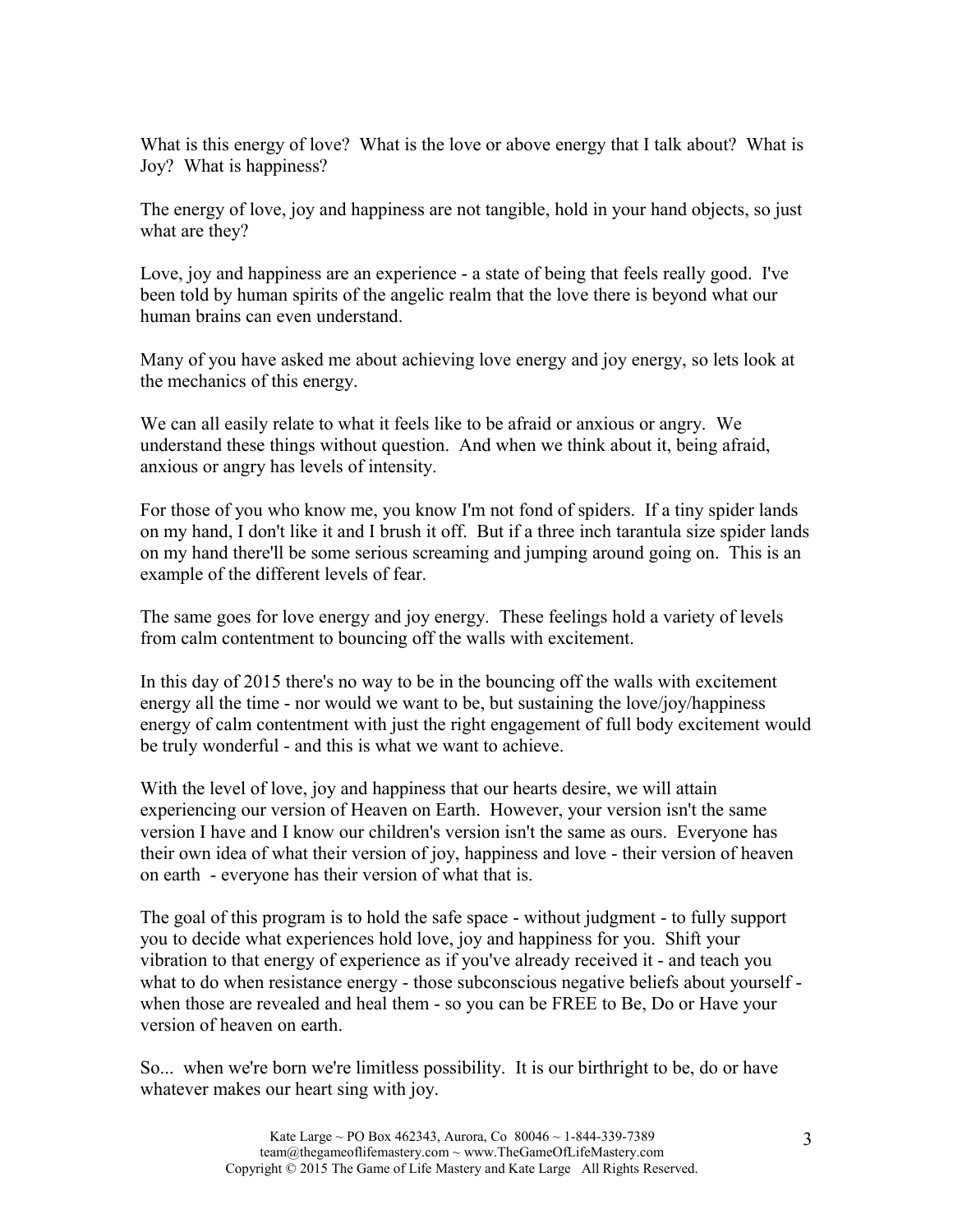Then as we grow up and experience living in a human body here on Mother Earth, we experience the dualities of this planet. Wonderful, loving experiences as well as sad, painful experiences. And through these experiences, we learn to judge things we enjoy and things we don't like.

We learn from our parents, our family, our educational system, religion and our society we learn from them how to think and how to BE.

We take in millions of bits of information every day and this experience observes our reality into form. We write subconscious records or neural pathways of belief in our brains and we pull from this archive every moment as we experience our lives.

These subconscious pathways of belief begin as babies - this is why we don't recognize feelings of not being lovable, worthy or good enough for what they are - an illusion. We take them as fact because we were so young when the neural pathway of belief was written and its been with us all our lives. But the fact is... we were so young that the belief was written without conscious thought - its written from a level of pain that we did *not know* how to stop.

As we grow older, there comes a time that we have the opportunity to re-evaluate what we believe. In this program these beliefs that aren't true will be revealed when you shift your energy. However in the past that opportunity has sometimes come through an uncomfortable life event or situation where we felt like a victim.

Lets take a hard look at victim energy.

The reality is that all our relationships are about US - not other people - US and our perception of the relationship.

And the term relationship really encompasses everything - relationships with people, events and life situations.

Through our internal energy of creation, we draw to us relationships with people and situations that match our internal energy. These relationships can be joyful or they can be painful. Painful, drama filled relationships don't just happen to us - we create them.

And with this creation of a less than loving experience, we have delivered to us an opportunity to expand into a greater expression of ourselves by healing from deep within ---- a belief that no longer serves us.

Now, I know you may be thinking of a time you were standing there minding your own business and someone blind sided you and you felt as if you were attacked - YOU were the victim. Why would you attract such an experience?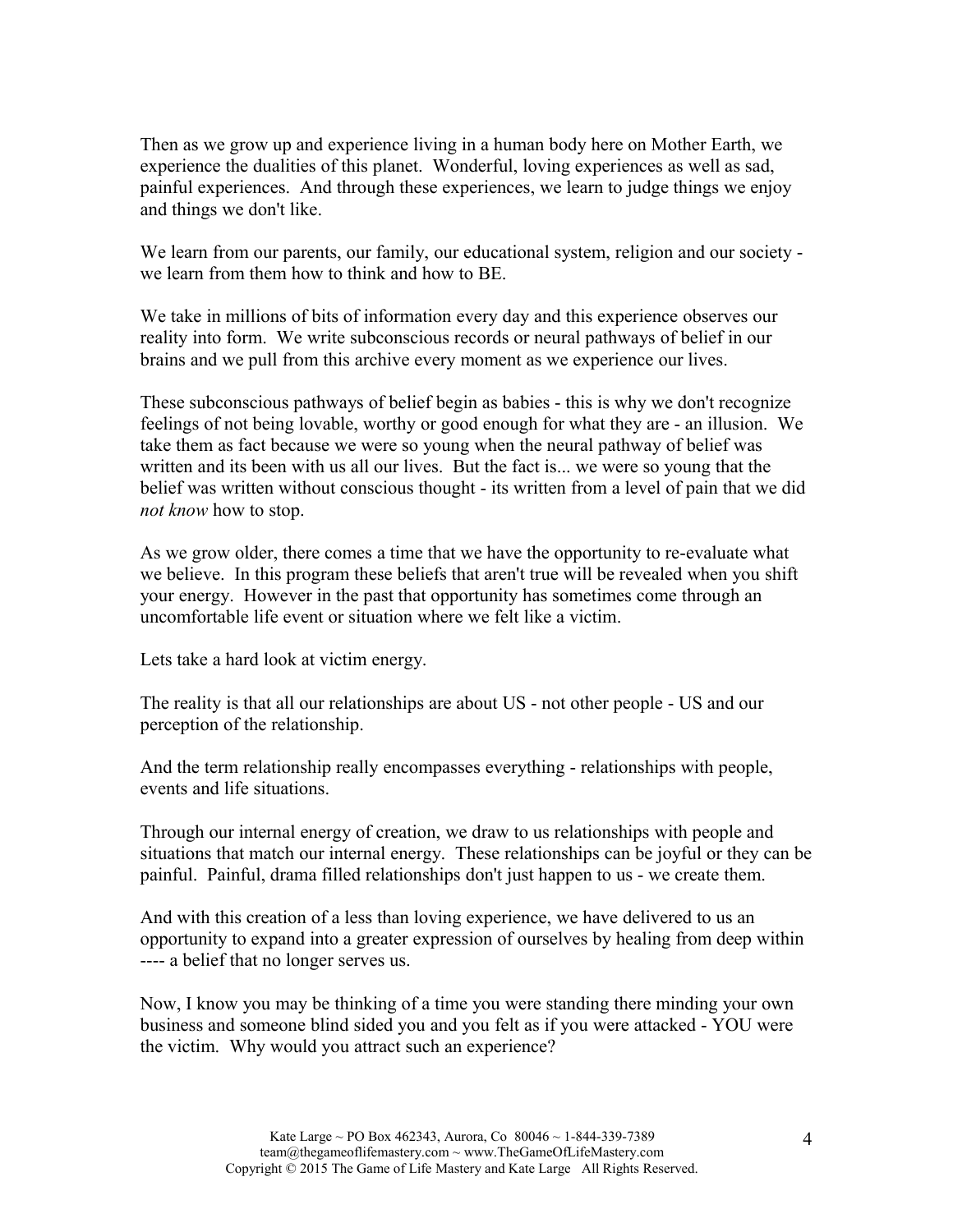You attracted it because you've set your intention to move into a higher station of love, but there's something going on within you that needs to be healed first in order for you to get there - so your subconscious attracts a situation or life event that reveals to you what needs to be healed to achieve the status of BE-ing the higher vibration of love energy.

The nitty gritty of most experiences of being a victim is that the situation is mirroring something to you that you do not like about yourself. It may be mirroring to you hidden beliefs about being unworthy, undeserving or not good enough in some way - beliefs that you don't even know that you have.

When you experience a conflict with someone else, you feel the resistance in your body of anger, frustration, sadness, anxiety, along with feelings of being helpless or powerless, in some way. Lets face it, if you felt within your power, you wouldn't feel conflict resistance within you.

The bottom line is this - you give them your power, when you have these conflicts. That's just what happens, that's who we are, that's what we do. We're experts at giving our power away!

There is a family member - in my husband's family - that used to do this for me all the time, till I finally got it. I would dread seeing her because she would say and do things that degraded me and left me feeling... inadequate, not to mention unworthy and unlovable.

For a long time I was focused on "it's her - she's just awful to me." Then Florence and the angels pointed out to me that I had the power to change my experience with her. I would try, but wasn't doing a very good job, when my dad's birthday rolled around - I decided I wanted to ask him for help.

My dad, Big Jim, resides in the realm of the angels now. His physical body died in 2005. But anyway, his birthday came and I sat down to visit with him. I wished him Happy Birthday, then I told him I wanted to talk about this woman.

He laughed and said, "She doesn't like you and she treats you with contempt."

Being the patient daughter that I am, I told him, I know that - I want to know what I need to do to heal this relationship.

Then the angels stepped in. I asked them to show me what this woman mirrors to me that I don't like about myself and they did.

I was very surprised when I saw my little girl self of four years old sitting in the swing in my grandmother's yard, crying. I was wearing a dress. I was dirty and I was wet. My mom and dad had left my brothers and I with my dad's mother and evidently we were going in and out of her house till she told us either in or out.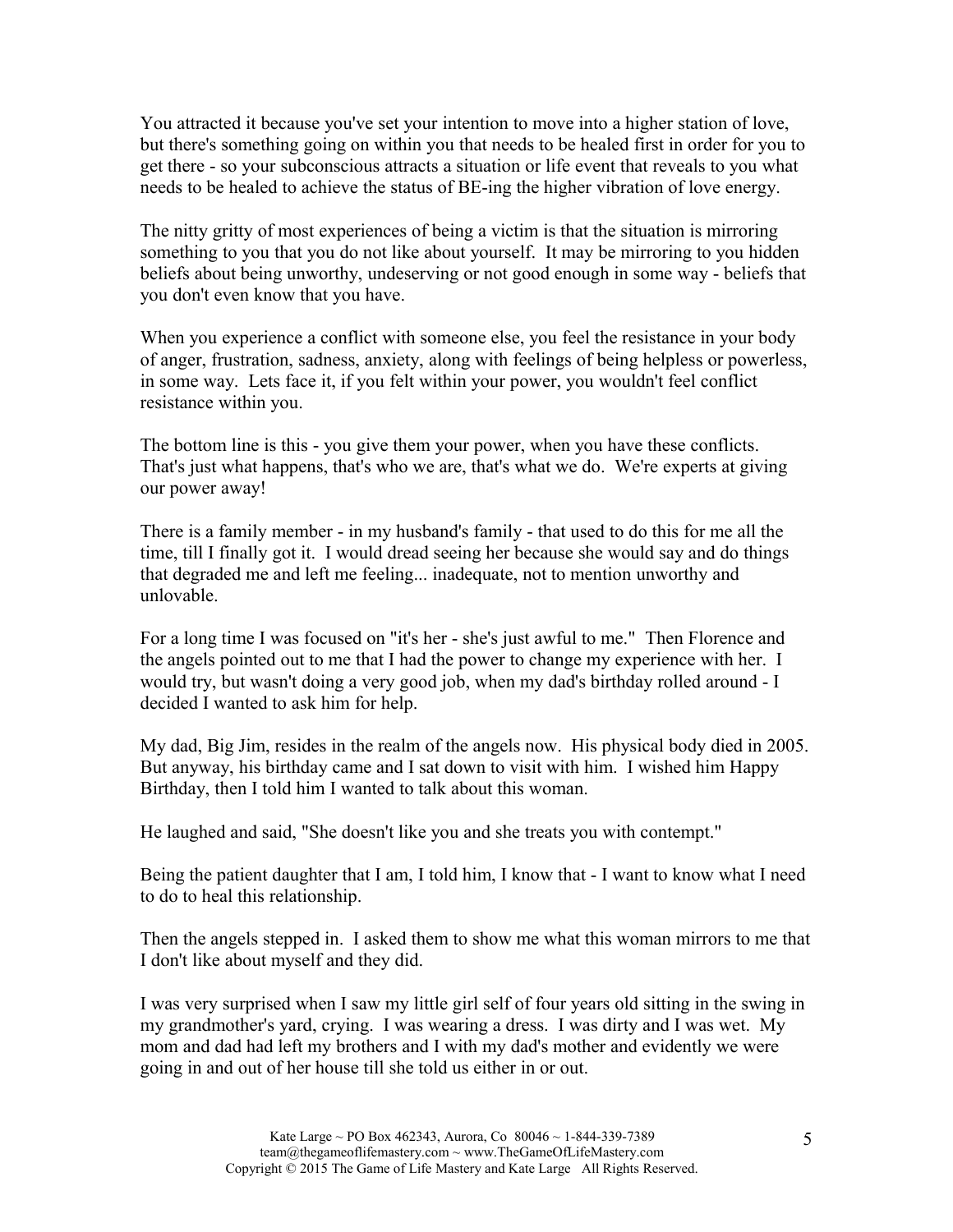I chose out, then I needed to go to the bathroom. I was four years old... I was afraid of grandmother and I didn't know how to use the bathroom outside, so I wet my pants.

I was horrified... I was ashamed and laden with guilt. And through that experience I felt as if I was unworthy, unlovable and not even good enough to use the bathroom in the house.

This family member of today, held my dad's mother's energy and every encounter with her was like going back to being 4 years old and wetting my pants - I would relive the shame and humiliation at some level.

The angels and I healed this experience from my past that day by acknowledging what happened, and showing my inner child that it wasn't my fault. The angels and I sent love to my inner child and to me as an adult, as well as to all the people involved, plus I forgave them and myself.

That loving forgiveness changed everything. I took my power back and now no matter how inappropriate this woman is, she can't hurt me anymore - and I have the strength within me to speak up when I need to.

This experience is where the PDF file of "Angels Show Energy Core" stems from - and it is very powerful. You can get your copy from the Mastery Tool Library under the PDF File section. It is a SIMPLE, powerful step-by-step process to work with your angels to show you the core belief that you don't like about yourself and transmute it to love.

So when the shock wears off from what feels like an energetic attack, you then get the chance to choose to make good use of this Golden Opportunity to shift out of the energy of being a victim and transform your pain to the higher vibration of love.

Also included in the Mastery Tool Library is the Master Loving Relationships - from Family to Work program. If you are experiencing conflict with others, be sure to download it and listen in - there's also a transcript so you can read it. It will give you tremendously valuable insight to the why's of victim energy and help you to overcome it.

And... when you incorporate these tools to face and heal victim energy when its triggered, you'll be able to remove Victim from your energy field once and for all!

If you have trouble with this, reach out through the private Facebook group. We're here to support you! And someone did post in there... I just posted back about that - about this very kind of information, so be sure to go in there and take a look at that.

When you reclaim your power through your energy and radiate out the higher energy of love by sending love and through forgiveness, then those who initiated your resistance have become your Golden Link in your chain of Good!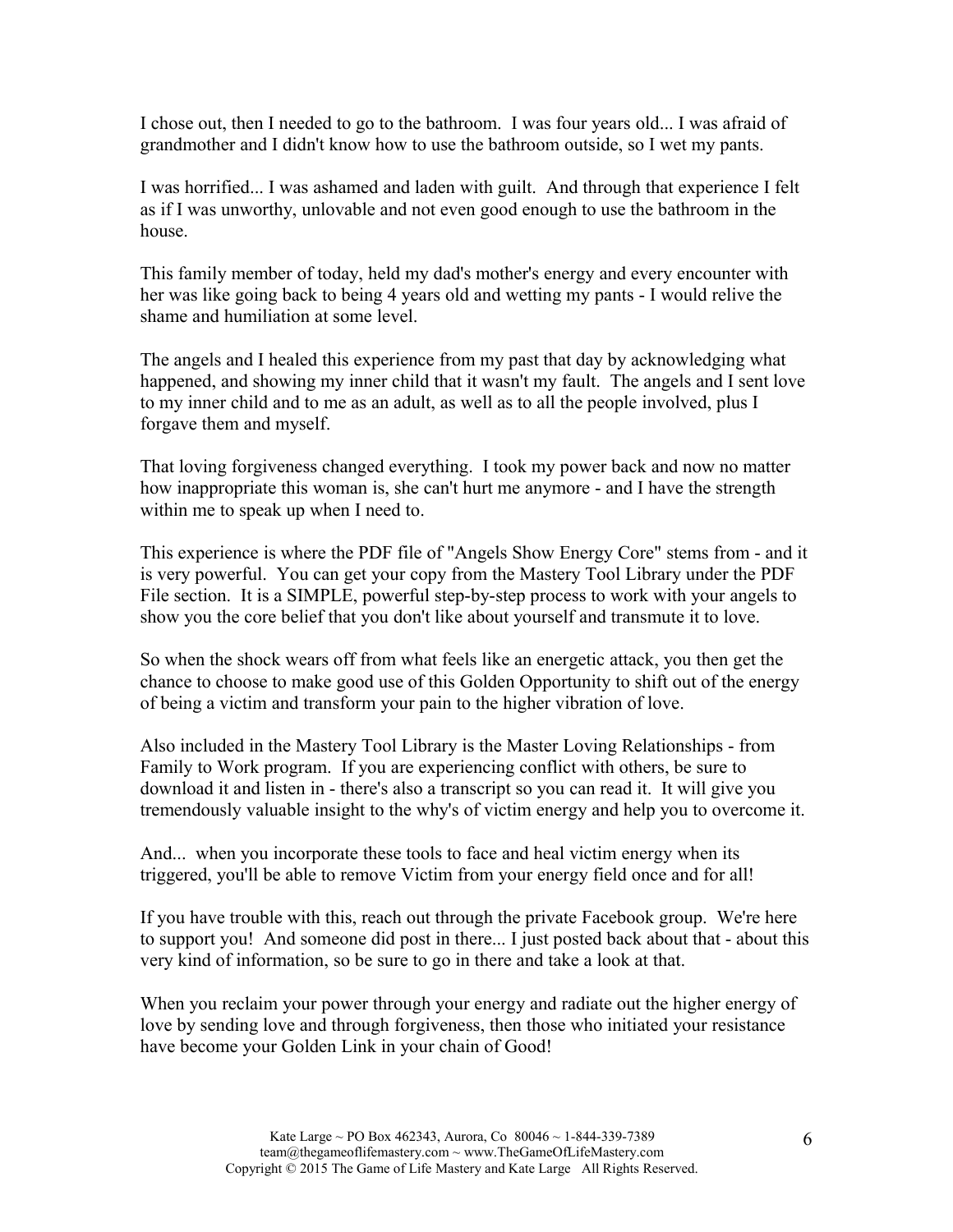They become as "Gold" to you because they give you the opportunity to experience the choice of facing something you didn't like about yourself or a belief that no longer serves you and HEAL it!!

From the powerful, solid state of love, situations that used to leave you feeling powerless and helpless as a victim will no longer affect you.

Be sure to download the Master Loving Relationships - from Family to Work program! It gives you everything you need to know to change the dynamics of a relationship that's always filled with drama.

AND... when you're going to be in the presence of someone who stirs up drama, the most powerful thing you can do is to send love to that situation before you get there. I've used this experience of sending love to a situation while standing in line at the post office. I don't recommend doing that, but the reason I share it is because its just that simple to do.

This is what you do:

- 1. Ask your angels to join you and form a circle with them
- 2. Place the person or situation you're anxious about in the center

3. Send love to that situation - the person or group of people - before you meet with them and the opportunity for the highest outcome possible is set into motion.

Now lets talk about living in the "Heart Space."

#### **Heart Space**

When we ask the angels what our purpose is, they tell us it is to love - to be love. And from that energy of love, we shift from within. We ascend our energy and that of the soils of Mother Earth beneath our feet - plus --- we touch others with love energy. We expand our conscious awareness to love and align with the Christ Conscious energy of creation to bring our version of heaven to earth.

We've talked about evaluating our energy of existence - our human "normal" way of being and choosing to BE of a higher energy - to BE of the energy of joy - whatever that energy of joy is for you in that moment of today or tomorrow or whenever you are in that moment. Whatever that energy of joy is for you. We now understand that no matter what's going on around us - no matter where we live or what we have or have not done in our lives, we have the ability to choose to be of a higher vibration of energy - of joy.

And from that choice, to be of the higher vibration of love, we align our energy to that of our field of potentiality - where all we dream of already exists - all that is ours by Divine right.

THIS is living in the "heart space" --- living in the vibration of love - being true to our essence of love. Speaking from love, touching from love, thinking from love and BE-ing in the vibration of love.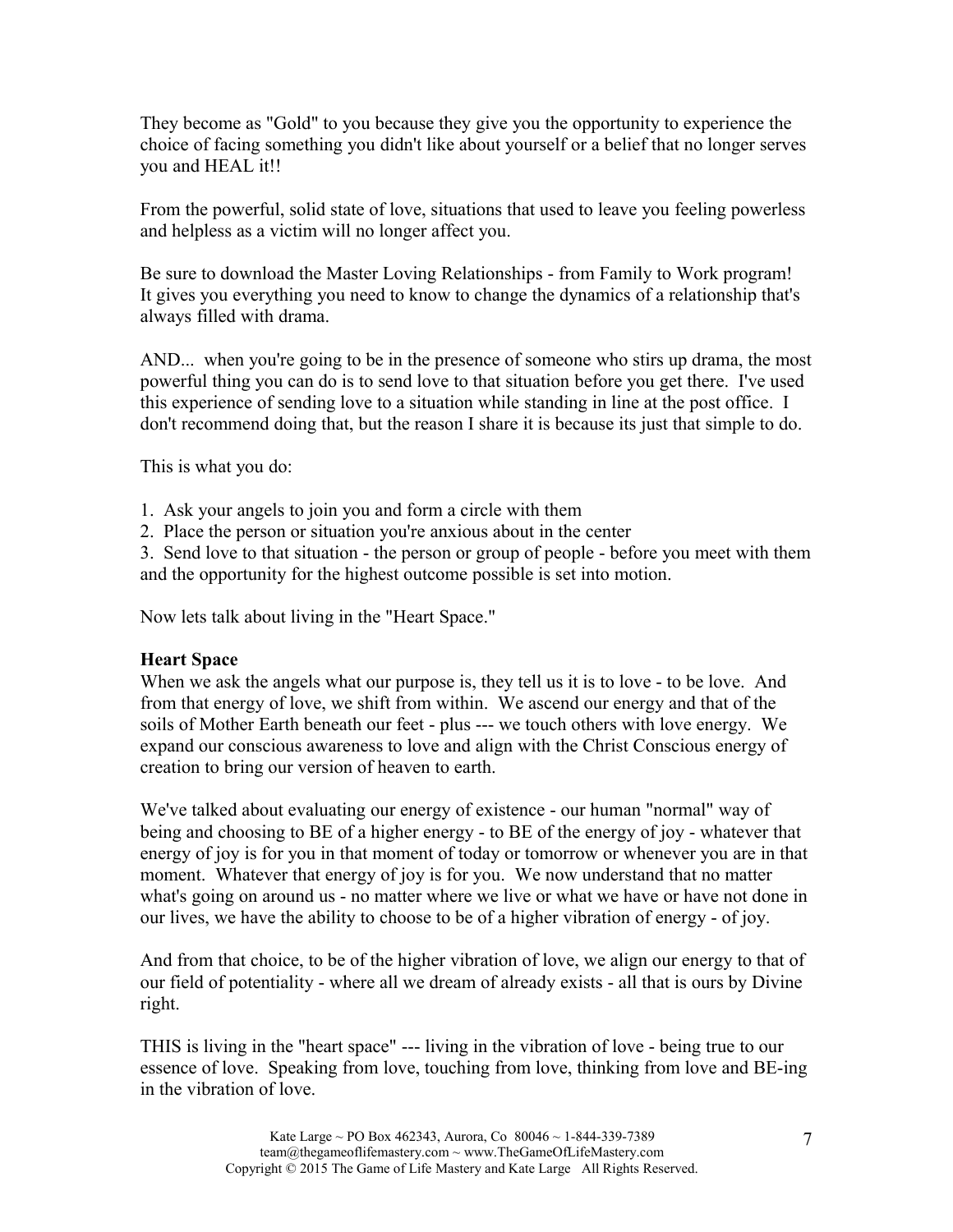Living in the Heart Space is where we all want to be - BE-ing the higher vibration of love energy - expanding our consciousness to love all that is around us - to send love to all that is happening in the world.

You do NOT need to be in agreement to send love - you may be totally against a war or some other situation, but when you send love to it - you take your power back and you send energy of a higher outcome - the highest possible outcome.

The most important thing is this: shifting into and BE-ing the energy to send love to everything outside of us, shifts us to the higher vibration of love within us - and that's where the magic happens!

## **Infinite Possibility**

If you can dream of something that brings you joy, then it is a part of your consciousness and is therefore possible for you to experience in physical form. Deepak Chopra teaches of this "Field of Potentiality" in *The Seven Spiritual Laws of Success.*

In the mind, we experience what we call our dreams - our goals and our desires. We experience these joy filled insights and ideas when we ascend our energy to connect with our Field of Potentiality.

The reason these things whether they be material or emotional experiences aren't already a part of your reality is because there's an energy of belief - that's between you and your dream.

The way to remove that energy is simply to shift from less than love to love or above where the light of love energy will reveal it to you.

Our thought processes they are waves of energy that we observe (sometimes subconsciously) into form.

When we worry about something, we focus our energy on it and we observe something we do NOT want into form - we create what we're worrying about.

When we establish an energy wave of expectancy and joy surrounding something we want, and focus our energy on the joy of receiving, we send out waves of joy and create through the observation of our energy --- what we want.

I want to be really clear here - our human nature is to focus on what isn't. We focus on what we perceive ISN'T - instead of the joy of what we want to have.

In one of my other classes someone pointed out how its almost impossible to focus energy on having a great car when you don't have one or the one you have doesn't work. This is only true if you allow it to be.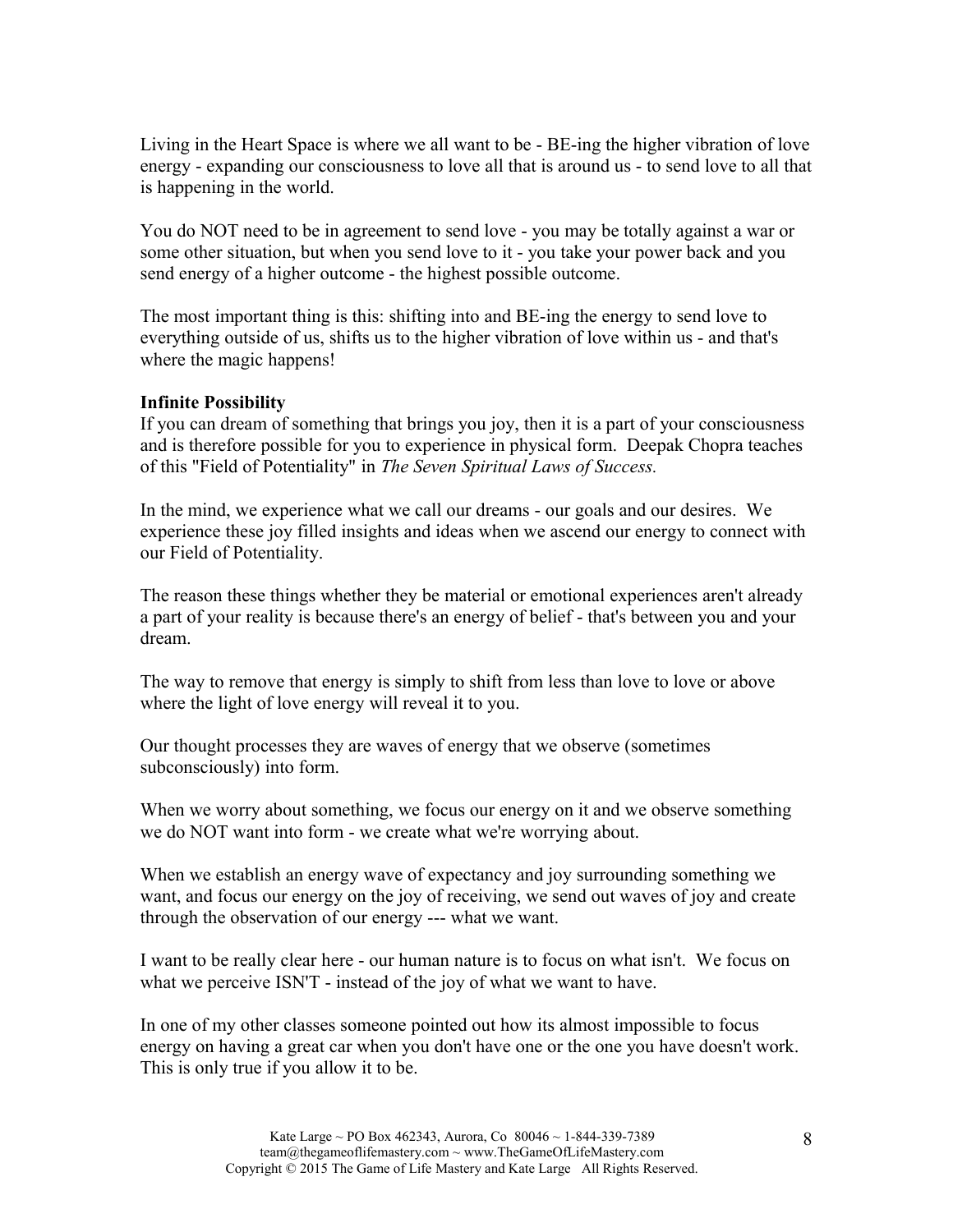Because when you close your eyes and envision BE-ing in that car - going somewhere and enjoying it, your human brain doesn't know that this is not your reality. It can-not distinguish between the two.

So when you focus your attention and energy on how awesome it is to own this amazing car, you do in the continuum of those moments - you DO own that car - and you set into motion the magnetic attraction of the car.

We create through us - through our energy the experience of our reality.

So to pull it all together.

1. Decide what it is you want - decide what brings your heart joy - get CLEAR on what the joy would FEEL like. Embrace the energy of it - embrace the excited energy of what it would feel like to be, do or have what you want - to have that magnificent job or that new home or that car or that relationship. What does it feel like?

2. Demand what you want to be yours - if you don't like the word demand, then use "command" - command what you want. You can do this by writing it down to anchor the energy - you can create a vision board (and our Mastery Expert, Catherine Rose Stevens, teaches us how to create one with the energy you wish to experience. Revisit the excited energy daily - envisioning and embracing the experience of the joy energy of receiving what you want. Shift your energy from not having to the joy of receiving DAILY - and maintain that yummy, fun, excited energy as much as humanly possible. So when you sit down to demand and move into that energy - when you've mentally experienced being, doing or having what you want and you get up, you're not the same person as you were when you sit down, because now you have it!

3. Complete your order with the universe with an affirmation that includes: this or something better by Divine right, under grace in a miraculous way, thank you, thank you, thank you. This phrase is NOT just words - it is ENERGY - It is a Powerful Container of Creation Energy!

When you use: "this or something better by Divine right, under grace in a miraculous way" you not only open the way for your highest good to reach you, you also take out the human worry of the "how" you're going to receive something.

And HOW is not your job - your job is maintaining the joy filled focused energy of creation!

When you maintain that energy of loving, excited, happy receipt - what you want manifesting as your reality becomes --- Inevitable.

Just to be clear... in today's world, its humanly impossible to maintain the love energy in every moment. Some things you'll create almost immediately, while others will take time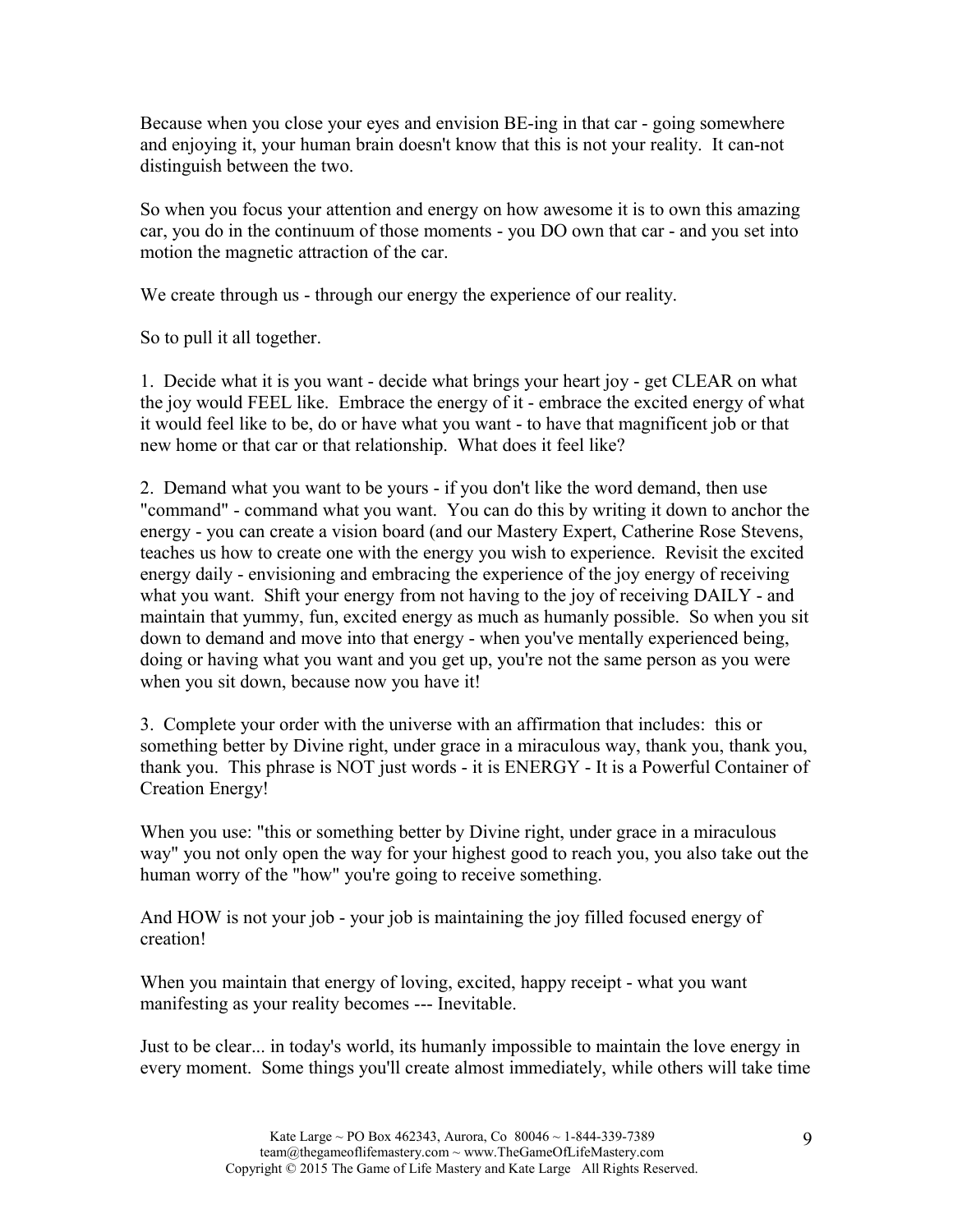and you'll want to maintain that excited joy filled energy of receipt as much as possible, but its physically, humanly impossible to be there every moment.

So feel the energy of what you wish to experience and if there is resistance energy, the KEY is to address it immediately when it is revealed to you. This is where your tools come in. You may want to "jumpstart your power" or you may want to work with your angels to show you the core of the resistance. If it is deeply rooted fear resistance energy you may want to use the Disconnect the Cords to Heal the Wounds of Your Heart program, or the Sedona Method of Release. Or you may be drawn to use another tool, the most important thing is for you to address the resistance energy immediately to transmute it to love or above as quickly as possible.

## **Truth Center - Your Guide to Resistance**

In our intro call we talked about resistance and the ability to choose what energy we wish to be in. I want to talk briefly about your Truth Center.

When I say, grass is purple, you know grass is not purple. So where do you FEEL that in your body - that knowing that what I said isn't true? Where do you feel that resistance that you're not in agreement with me?

I'll say that again: grass is purple.

Now when I say grass is green - we know this to be true - so we're in agreement with this statement. We just experienced together something that is true and something that we feel resistance or disagreement.

Feeling resistance energy in your body is your signal that you're no longer in love energy. So when you experience a life situation that creates this nudge of uncomfortable energy within your body, stop what you're doing and use your tools to shift back into the love energy that you wish to BE in - the higher vibration of love, joy and happiness energy.

You're rewriting your neural pathway of belief that you deserve to be happy and recognizing your energy shifting in your Truth Center will help you to know when to address your internal vibration and maintain it at the highest vibration of love possible.

#### **Money Energy**

Now I want to talk about Money Energy. Like everything else, money is just a form of energy. Its we human's who hold it in negative or positive energy. So how do you shift out of fear around money?

The bottom line is we want what money will buy for us - food, our home, our transportation, vacation, electricity, clothing, furnishings - we want what money will buy. We also want freedom - freedom from want.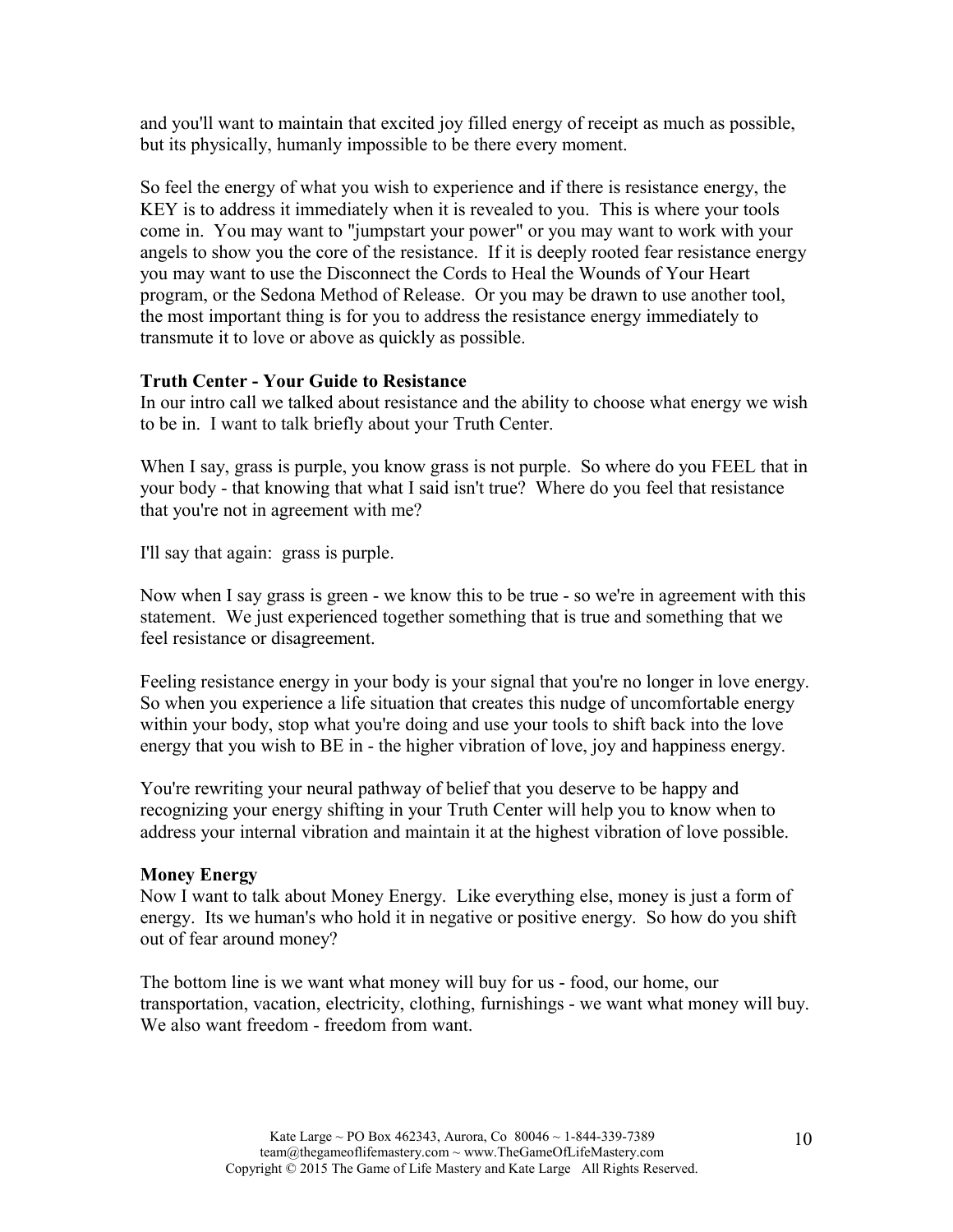Want laced with fear is a choice. We can choose to want things from the energy of the joy they will give us or we can want things from the fear energy of not having what we want. The choice is up to us.

I know, its not easy to not be afraid when we want money for rent when we don't have it. But when you shift that focus to the joy and relief you'll feel at paying your rent or mortgage, your energy shifts.

And when we shift our energy to gratitude and love, opportunities are revealed to us that our fear would have blocked us from seeing - avenues for money to find us are opened.

So from that place of loving gratitude, open your arms wide to receive - all that is yours by Divine right, under grace, in a miraculous way - for the highest good of all!

I want to also remind you to download the audio session with Mastery Expert, Patti Smith, Sacred Wealth Mentor - you'll find that on the Members website in the Mastery Experts section.

As we talked last week, we begin forming our beliefs as babies, toddlers and young children. Beliefs that are less than love over-write our neural pathways of being limitless in all we can be, do and have. So in this class module, we're going to work with our angels to meet with our inner child to help he or she heal beliefs that no longer serve us. We'll also work with the angels to heal older aspects of ourselves and shift into the love or above energy.

Before we complete our journey with the healing angels, I will play music for about four minutes to give you some time to work with your angels to fully integrate your experience.

Now... just allow - I want to ask you to please just allow yourself to experience whatever you experience - you may hear something with your angels, you may see something, you may just feel their energy - just allow yourself to experience whatever you experience.

So we'll begin by quieting our minds...

#### **Quiet Mind Exercise**

Place your feet flat on the floor. With your hands gently in your lap, close your eyes.

Focus your attention on your heart and take a deep breath. And shift your focus to gratitude of the blessings in your life. Embrace the things that you are grateful for and feel the emotional fulfillment of gratitude.

And with a deep breath, ask yourself these questions – don't try to answer, just ask: Who am I? What do I want? What's my purpose?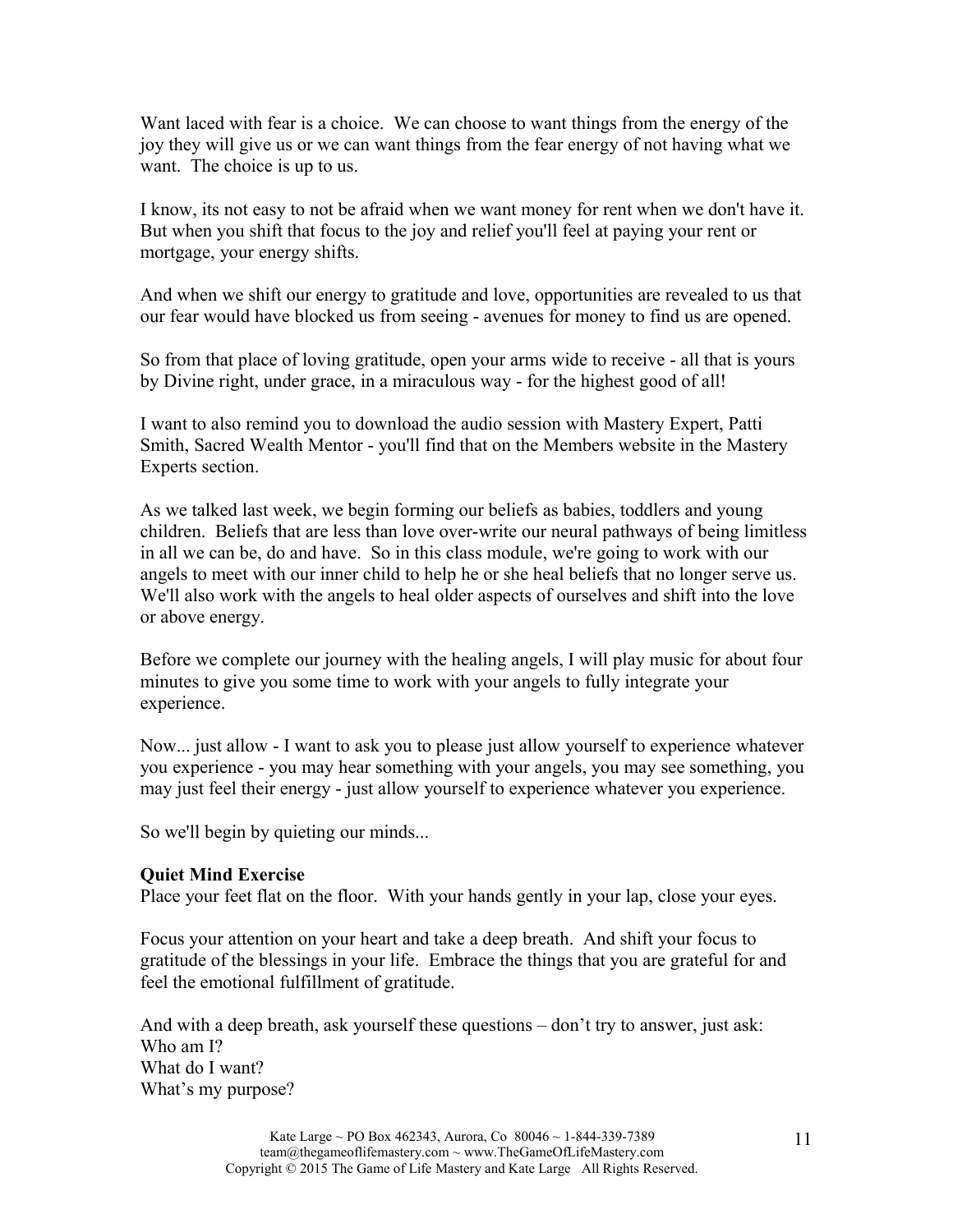What makes me happy?

Now simply allow yourself to be aware of your physical body. Your hands in your lap – your feet on the floor.

Now focus again on your heart – allow yourself to hear the beating of your heart as a sound or feel it as a sensation.

Take a few deep breaths – and we'll connect with the angels to send love to all aspects of you.

## **Send Love Guided Journey**

Together we set the intention to connect with the angelic realm of love.

In order to open the path of communication to the highest level, breathe deeply, fully and completely, filling your body with the breath of God.

And so we begin... With the highest of intentions we pray...

Father, Mother God, Creator of All That Is…

Surround us with your divine white light of healing love and allow only those of the light of God to connect with us. We ask for your presence to help us to connect with the divine love of you, our creator, to heal all aspects of our being. May this love dissipate our fear and shift us to the glorious state of love. Bless this divine intention to connect with the love that is our essence.

In deepest gratitude, **AMEN** 

Breathe deeply and focus on the experience of the breath. Now focus on your heart – allow yourself to feel it beating… beating as one with God.

Take a deep breath....

and see before you a mighty oak grounding tree. Step forward and gently step into the welcoming heart of your tree where you become as one - a living breathing entity of love.

Notice your feet mold into the tree's roots and travel through the soils of Mother Earth to the core light of healing love at her center.

Take a deep breath and feel the vibrant healing energy of Mother Earth as it flows up the roots to your legs… through your body… to your heart.

Notice the branches of your tree open wide to the breath of God. Take a deep breath and expand the healing love of God and Mother Earth within your heart...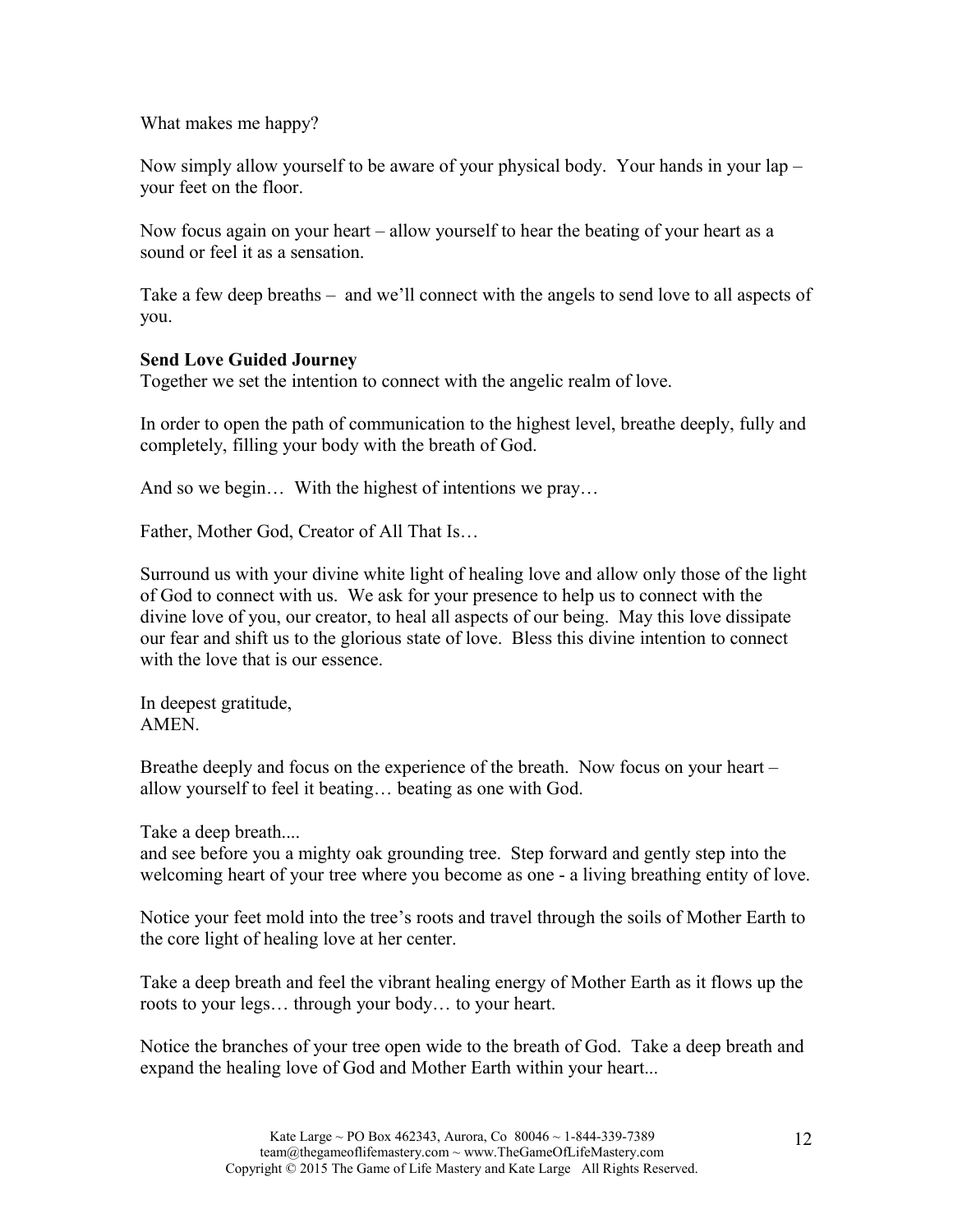Now see before you the hand of an angel reaching for you from the other side of the tree. Take the angel's hand and step out the other side into the realm of the angelic.

See your self surrounded with God's white light. Breathe in the love of the Divine light. As you breathe deeply you experience a slight swirling mist in the light. You feel it gently touch your face, soft and fluid as the gentle embrace of angel wings.

Exhale the challenges and hiccups of the physical world. Focus fully on your breath and the beating of your heart...

From all directions of time, loving angels come to join you - they take your hands and together, you form a beautiful circle of love and light.

This is a safe place...

Take a deep breath and allow your inner child to walk into the circle.

What does he or she look like? Is she disheveled from struggling to protect herself from the cruelties of the physical world? Are his or her cheeks stained with tears?

Together with the angels we all send love - all the love of our hearts to this inner child of you... He or she embraces the love and begins to smile. The love wipes away the tears and takes away the pain and torment of the teachings and ridicule of the physical world. Within moments she or he is laughing and giggling - free to be a child.

Now a teenage aspect of you enters the circle. Your inner child holds out his or her hands to this older aspect of you.

Together with the angels and your inner child we all send love to this teenage aspect of you. He or she embraces the love - wiping away the painful feelings of inadequacy. He or she begins to smile and to stand taller fully supported by love.

Now an older aspect of you enters the circle. Your inner child and teenage self hold out their hands to you.

Together with the angels we all send love to this older aspect of you. Breathe deeply and send all the love of your heart to these aspects of you.

Breathe deeply and embrace the love... As you're bathed in the love --- the less than love energy of worry, angst, frustration, shame, guilt and helplessness all fade away.

Allow this love to flow through you and expand from you.

From this safe place it is okay to forgive the pain of the past. Forgiveness does not condone behavior, forgiveness is a gift you give to yourself to heal the pain.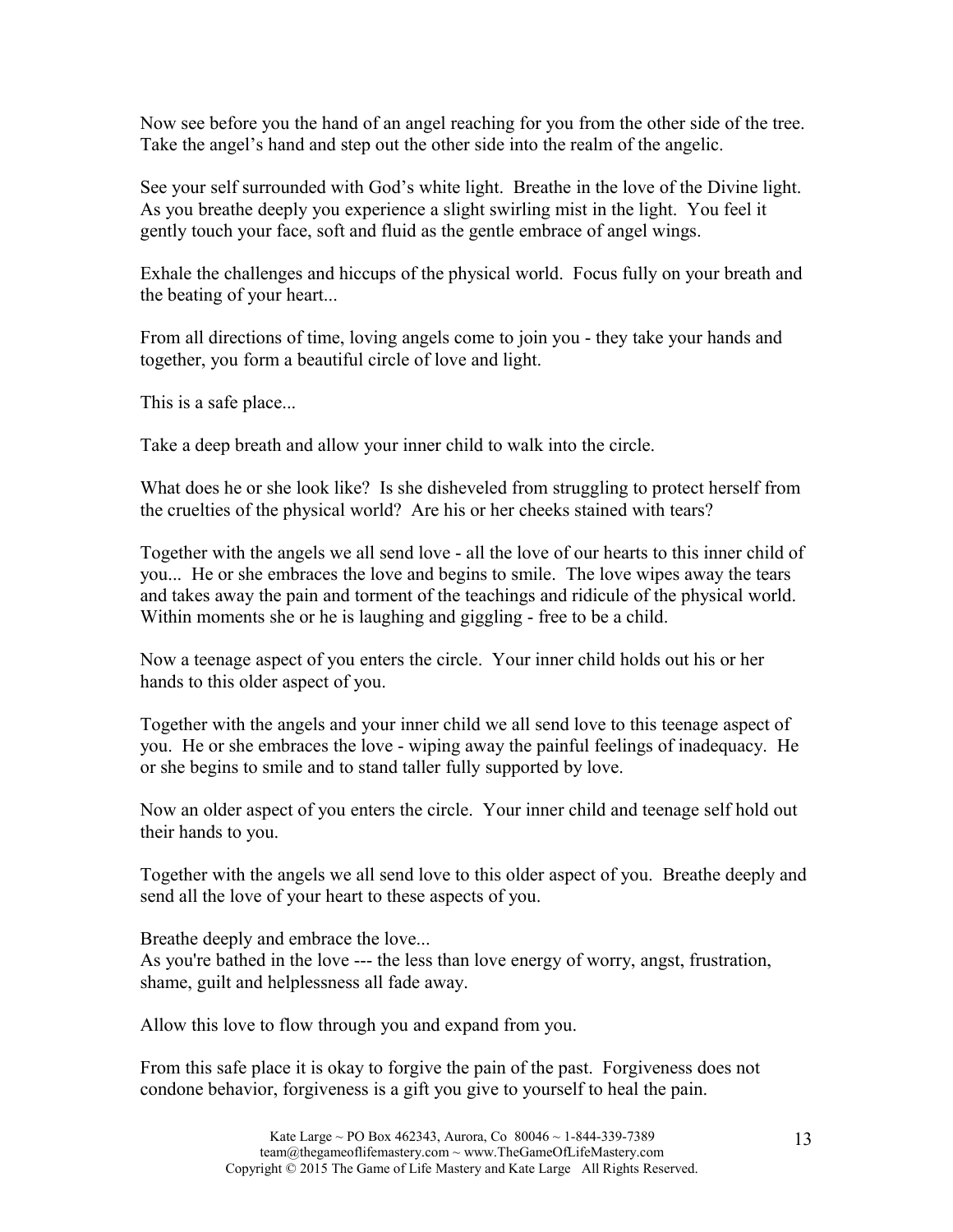You're fully supported as the loving light of God's essence that you are.

I'm here with you to help you work with your angels to heal...

MUSIC plays for 4 minutes.

You ARE a magnificent being of love and light. You are safe, you are loved, you are worthy, you are good enough for all that makes your heart sing with joy.

Breathe deeply of the breath of God....

You deserve to be happy and you feel the joy of happiness stir within your body.

The love begins to glow brightly as light.

From above a ray of loving light gently flows into the center of your circle encompassing you ---- fusing you and your loving angels together as one brilliant ball of love.

The love bond is united and a calm peacefulness is yours. All there is, is love – sweet, gentle, exciting love flowing throughout your body from head to toe.

Allow the love to fill you. Breathe deeply of the loving light and rejoice at the love. You are love…

You are one with God.

In the stillness between the beats of your heart... Embrace and Be the gift of love…

As you release the hands of your angelic assistants, notice the love stays with you – you glow softly of love. Thank your angelic assistants for helping you to expand into this love.

Now you must return to the physical world bringing with you, all this love. Return to your grounding tree.

Step into the loving heart of your grounding tree. Notice your feet mold into the tree's roots and travel through the soils of Mother Earth to the core light at her center.

Take a deep breath and feel the vibrant healing energy of Mother Earth as it flows up the roots to your legs… through your body… to your heart.

Step out of your grounding tree taking the joy of love with you – fully grounded and returned to the physical world.

# **Class Module Call Complete**